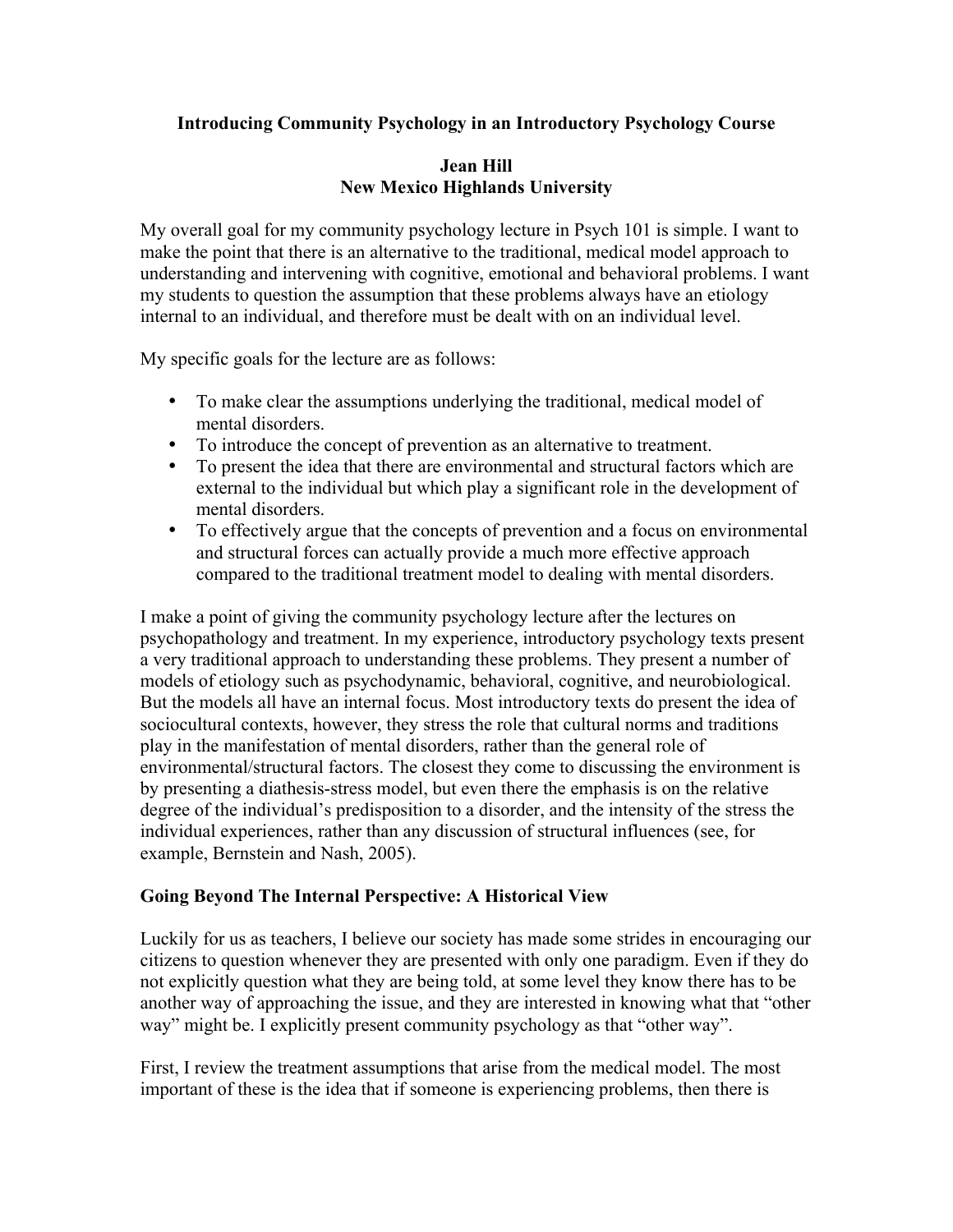something wrong with that person as an individual. If the cause of the problem is individual and internal, then of course the treatment should be focused on "fixing" that individual. And if people are "sick", then what they need to do is to go see a professional and do what the "doctor" tells them to do. While these are certainly simplistic presentations of the assumptions underlying the medical model, they have had powerful effects on how we, as a society, understand and approach emotional, behavioral, and cognitive problems.

I talk about the problems with those assumptions, particularly as they were understood in the late 1950s. Most introductory psychology texts discuss Hans Eysenck's 1952 review of the effectiveness of psychotherapy, in which he concluded that individuals who received no treatment improved just as much or even more than those who received psychotherapy. However, these textbooks generally discuss that study in terms of the difficulty of measuring treatment effectiveness, and with the explicit statement that Eysenck's conclusions have been refuted since his study (see, for example, Bernstein  $\&$ Nash, 2005, pg. 493). I put Eysenck's study in the context of the effect it had upon psychotherapists researching and practicing in the 1950s. How did it feel to them to see the first major review of psychotherapy effectiveness conclude that therapy had no effect?

I tell them about George Albee's 1959 study, in which he concluded that, if we continued to rely upon a one-on-one, professional-to-patient method for providing psychotherapy, the US society would never be able to train enough professionals to provide therapy to everyone who needed it. This makes sense to them, since they have already heard about several large-scale surveys which conclude that 30% of the US adult population meets the criteria for a DSM diagnosis in any given year (Andrade, Walters, Gentil, & Laurenti., 2002; Bjil et al., 2003; Liu, Prince, Blizard, & Mann, 2002).

We also talk about the expense of psychotherapy, the limited effectiveness of some approaches with many cultural groups, and the unavailability of therapy in some areas, particularly rural areas like Northern New Mexico.

The summary of this part of the class is, psychotherapists working in the 1950s saw research saying the following: 1) psychotherapy doesn't work. 2) Even if it does work, we can't provide it to everyone who needs it 3) Even if we could provide it, it is timeconsuming, expensive, and is not culturally appropriate or available for some groups. These people looked at this research and said, "There has to be a better way".

This is not just an academic discussion about the usefulness of psychotherapy. The psychologists debating this issue in the 1950s had dedicated their professional lives to improving the lives of others through psychotherapy, and the evidence suggested that perhaps their efforts were wasted. Emory Cowen's (1980) quote about the "frustration and pessimism inherent in trying to undo psychological damage once it had already occurred" emphasizes the emotional nature of this discussion. The example of a young woman who suffered abuse from the ages of six to sixteen is useful here. The students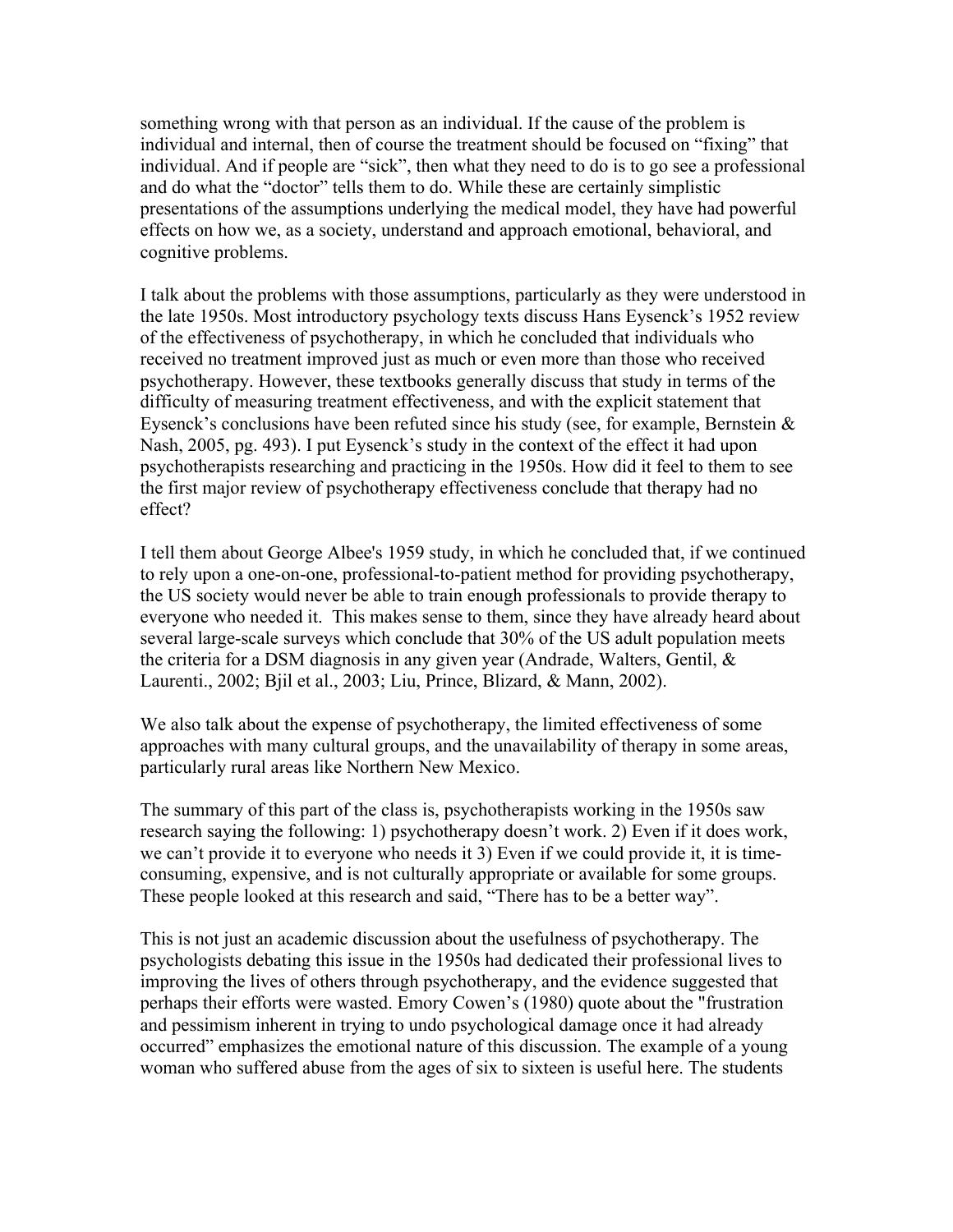realize that she can overcome the abuse, and lead a happy, productive life, but she will still never be the person she would have been if the abuse had never occurred.

This leads to the next question posed to the class, "If you don't want to be stuck trying to undo psychological damage that has already occurred, what can you do instead?" Usually fairly quickly someone comes up with the idea of preventing the damage from ever occurring in the first place. I reply that was exactly the question some psychologists were asking in the early 1960s, and, for answers, they started looking at the public health model and the idea of prevention.

# **A Prevention Perspective**

This is actually a very fun part of the lecture. I ask the class where, in the whole world, they could find the virus that causes smallpox? The guesses span every part of the world, but only occasionally does someone get the actual answer, laboratories (specifically the CDC in Atlanta and a lab in Russia). I tell them that smallpox was declared eradicated in 1980, and ask them how this goal was achieved. Was a treatment for smallpox developed? By this time the class is catching on, and they respond that is was done through vaccination. There are always two or three people in the class who have a smallpox vaccination mark (including myself). I emphasize the fact that there is still no treatment for smallpox, a fact that many of the students do not realize. It is a bit of a challenge not to get diverted into discussions of bioterrorism here, but I persevere. (For more information on smallpox, visit the CDC at http://www.bt.cdc.gov/agent/smallpox/disease/)

I tell the class that this is the central point of the public health model, that no disease has ever been eradicated through the treatment of its victims. Generally at this point I tell an abbreviated version of the story of Dr. John Snow, the 1854 cholera outbreak in London, and the Broad Street pump. My purpose in telling this story is to have an engaging way of presenting the public health model, and its focus on prevention, as an alternative to the traditional focus on treatment in the medical model. For more information on John Snow, there are several recent books and many good websites (for example, Vinten-Johansen, Brody, Paneth, Rackman, & Rip, 2003; and http://www.ph.ucla.edu/epi/snow.html).

It is relatively easy to help the class see the advantages of a preventive rather than a treatment approach. Getting them to recognize the role of structural factors (as opposed to intrapsychic and neurophysiological factors) in the development of disorders is a bit more difficult. To accomplish this, I explicitly contrast the internal focus of the medical model with the external focus of community psychology by asking, "If I gave you a magic wand and told you that you could eliminate just one thing in the world, with the goal of reducing the occurrence of every disorder in the DSM, what one thing would you get rid of?" They all suggest things like child abuse, other types of violence, and substance abuse. I say that I would get rid of poverty, and talk about the research linking poverty to every disorder listed in the DSM.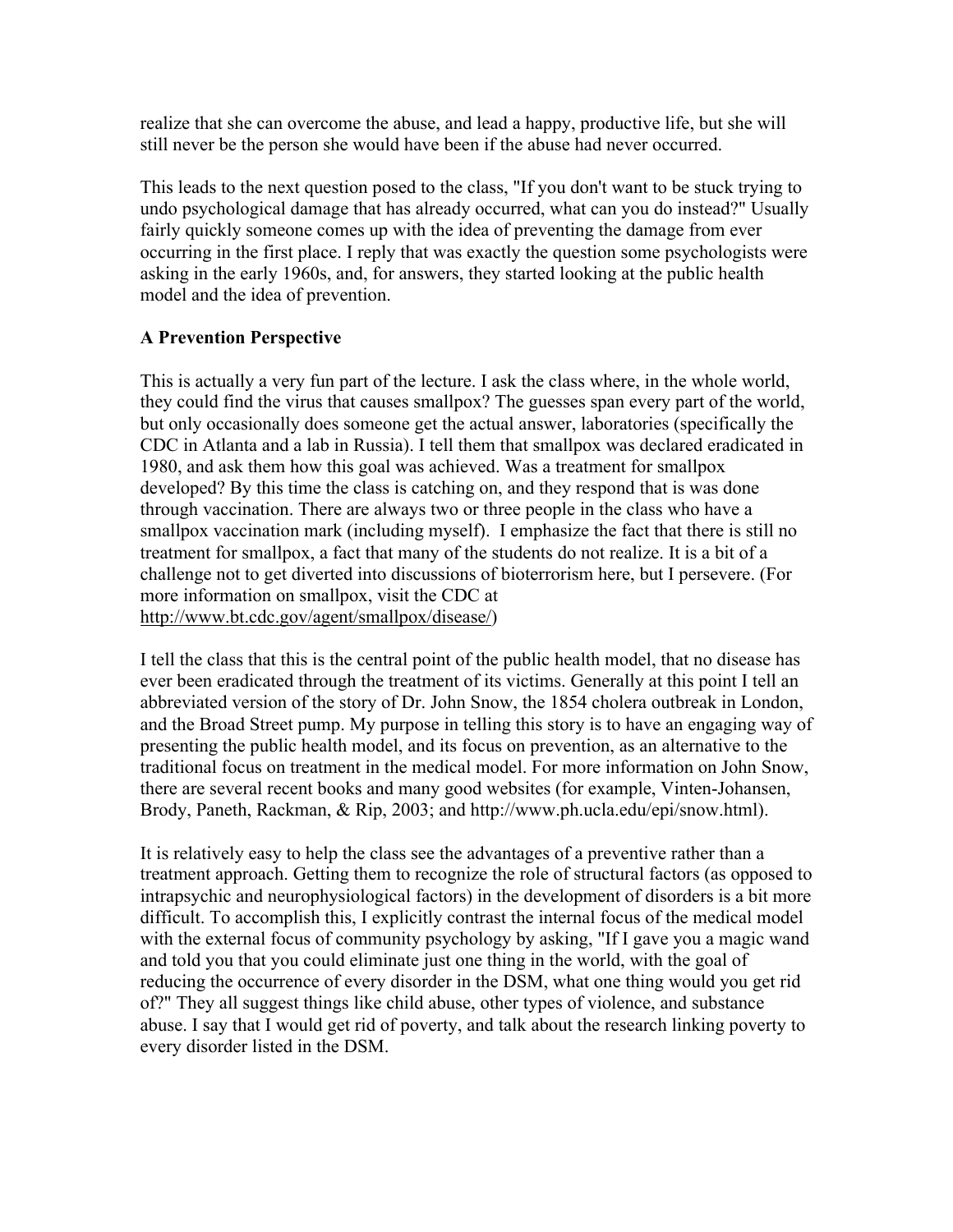For the purposes of this column, I want to note that I do not discuss the complicated nature of the debate regarding the causal relationship between economic factors and mental disorders in this lecture. I just point out that from 1939 to now, studies have repeatedly found a correlation between economic factors and measures of mental illness (see Hudson, 2005, and Lorant, Deliege, & Eaton, 2003, for just two recent reviews, and Faris & Dunham, 1939, for the earliest study).

Although I do not have the time in this class to discuss the structural nature of poverty, most of our students seem willing to accept that poverty is, to at least some degree, a structural/environmental factor. Discussing the relationship between poverty and mental disorders is an effective way of illustrating the idea that community psychology, as opposed to the medical model, focuses on issues external to the individual that we know are related to emotional, cognitive, and behavioral distress, and the idea that these issues are largely beyond individual control.

# **Changing Settings**

After presenting this basic dichotomy between the internal focus of the medical model versus the external focus of community psychology, my goal is to draw the link between environmental factors and structural ones. Community psychology, ultimately, is about changing organizations, neighborhoods and societies in order to support healthy development in everyone. It is about developing mechanisms to provide the resources that everyone needs to deal with problems in their lives, rather than trying to "fix" individuals who experience difficulties.

But this idea of changing structures, processes, and organizations, rather than changing individuals, is not always easy to communicate. To help the class make this jump, I give then the example of an inner-city high school with an 80% drop-out rate. I ask how a psychologist working from a medical model would deal with the problem. With some hints from me they come up with the idea that the medical model would suggest supplying individual or family-level treatment for every child at risk for dropping out. We all agree that approach is unrealistic.

Then I ask, "Well, if you don't want to have to treat each individual, what could you do instead?" And generally, right away, someone says, "Change the school." After that they generally do not need any more hints from me and we spend the rest of the class talking about what they would change about high schools to decrease drop-out rates. Well, actually they do need some hints to move beyond the level of just changing the individual school. But with some suggestions, they can generally develop at least some ideas about developing alternative methods of providing a high school education, or radically changing the relationship between the school and the community.

If we have time, I give them a brief introduction to the concepts of empowerment, social support, taking an active rather than a passive approach to intervention, and changing public policy with the specific goal of improving the functioning of individuals. Or, sometimes I discuss current work that I am doing in the community.